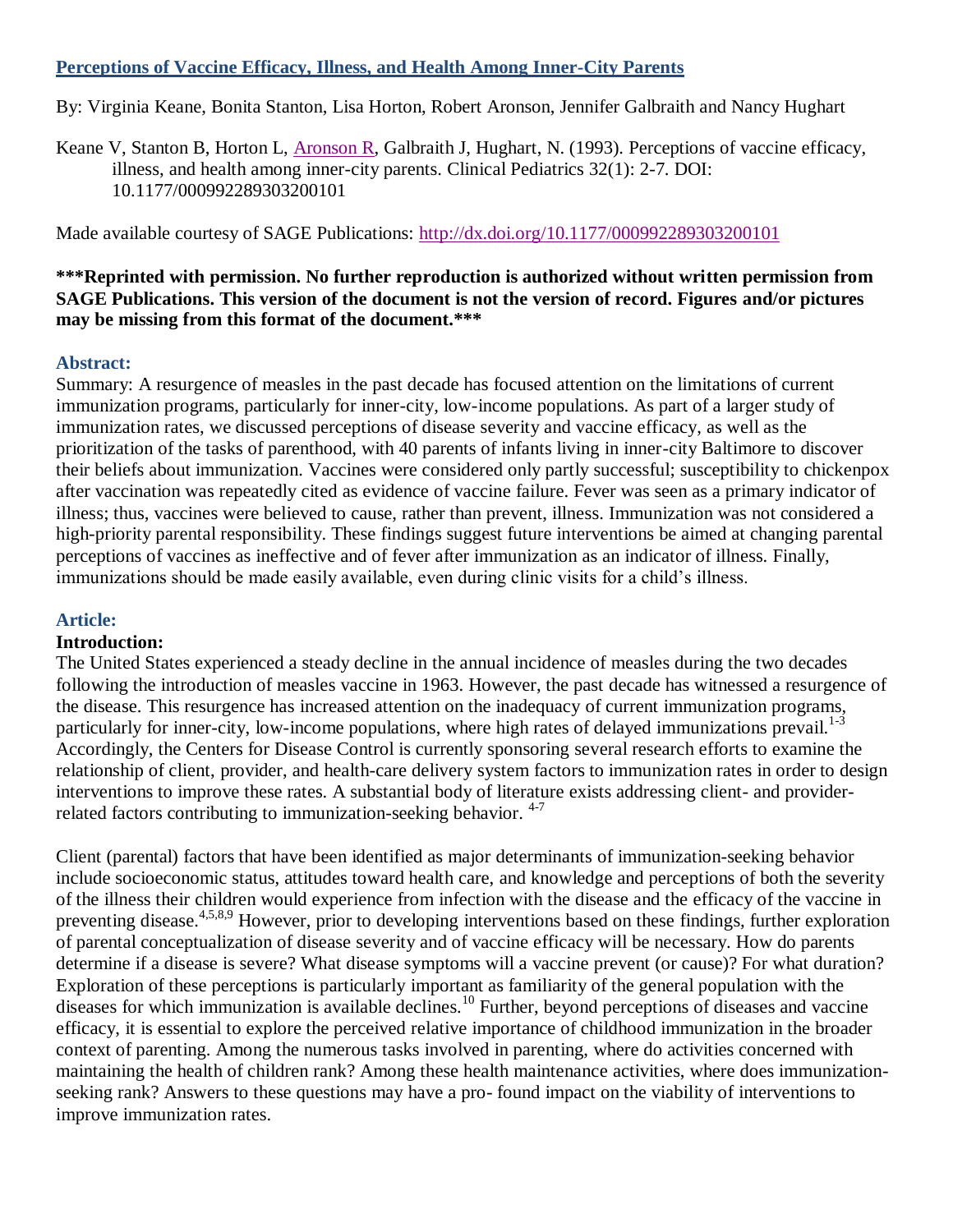Focus-group discussions have gained acceptance as a way to begin exploring such issues.<sup>11</sup> A focus group (generally four to 12 people) is a form of group interview that relies on the interaction between group members (rather than between an interviewer and respondent). Topics are supplied by the researcher and the discussion is guided by a moderator. The data generated by the focus groups are transcripts of the discussion.<sup>12</sup>

In October 1990 we conducted a series of focus-group discussions among inner-city parents and guardians to generate hypotheses regarding immunization-seeking behavior and to develop the client related questions to be included in a community-based survey. In this paper, we discuss clients" perceptions of disease severity, vaccine efficacy, and the tasks of parenthood.

# **Methods**

# *Subject Recruitment*

Focus-group discussions were conducted in Baltimore in the falloff 1990 among parents/guardians of infants aged 18 to 24 months. Subjects were recruited from three sites. The Pediatric Ambulatory Center (PAC), the community based health center of the Department of Pediatrics, University of Maryland School of Medicine, provides primary medical services to low-income, urban children from birth to 19 years of age. Seventy percent of the 8,700 enrolled patients receive medical assistance (MA), and 75% are African American. By 24 months of age, nearly 50% of toddlers in the catchment area are delayed in one or more immunizations.<sup>13</sup> The pediatric emergency room (PER) of the University of Maryland School of Medicine provides 24-hour emergency care to children up to age 21. Approximately 18,000 patient visits are made annually; 80% of these visits are made by African Americans and 75% by persons receiving MA.

Persons from these two sites eligible for participation included guardians of all infants aged 18 to 24 months who utilized the services of the PAC or PER during July 1990. Eligible persons were initially contacted by letter (and subsequently by telephone and/or home visit) inviting them to participate in a two-hour group discussion of why parents do or do not use health-care services, including immunization services.

The YWCA Comer House is a shelter accommodating approximately 32 homeless families in inner-city Baltimore. Seventy-five percent of its occupants are African American. All parents (guardians) residing at the shelter in October 1990 were eligible to attend the focus-group discussion. The director of the homeless shelter described the group discussions to the guardians and invited them to participate.

## *Format and Analysis of the Focus Groups*

Discussion guides were developed around the domains of the protection motivation theory (PMT), a model for behavior change which proposes that environmental and personal factors combine to pose a potential threat. A maladaptive response is mediated by a balance between rewards accompanying the behavior change and the perceived severity of the threat and perceived personal vulnerability to the threat. An adaptive response is mediated by balancing the response efficacy (perceived likelihood that the action will reduce the threat) and self-efficacy (belief that the individual can complete the adaptive response) with the response cost (adverse consequences arising from the adaptive response). $^{14}$ 

A focus-group format was selected in order to generate a large number of hypotheses in a limited amount of time.<sup>12</sup> Discussions were directed by word associations and explicit questioning. Word associations were employed to aid in establishing an understanding of the boundaries of a domain (the conceptual arena under Study).<sup>15</sup> Words serving as prompts are listed in Table 1. Participants were also questioned directly regarding their conceptualization of illness, health, and vaccine efficacy, and, their perception of the broader issues and challenges faced in parenting. The focus-group format was supplemented by individual interviews with half the participants; selection was based on mutual convenience.

# *Conduct of the Groups*

Participants were divided into three focus groups. Each two-hour focus-group session was led by a trained moderator and assisted by a facilitator. Sessions were audiotaped. At the end of each session, a pediatrician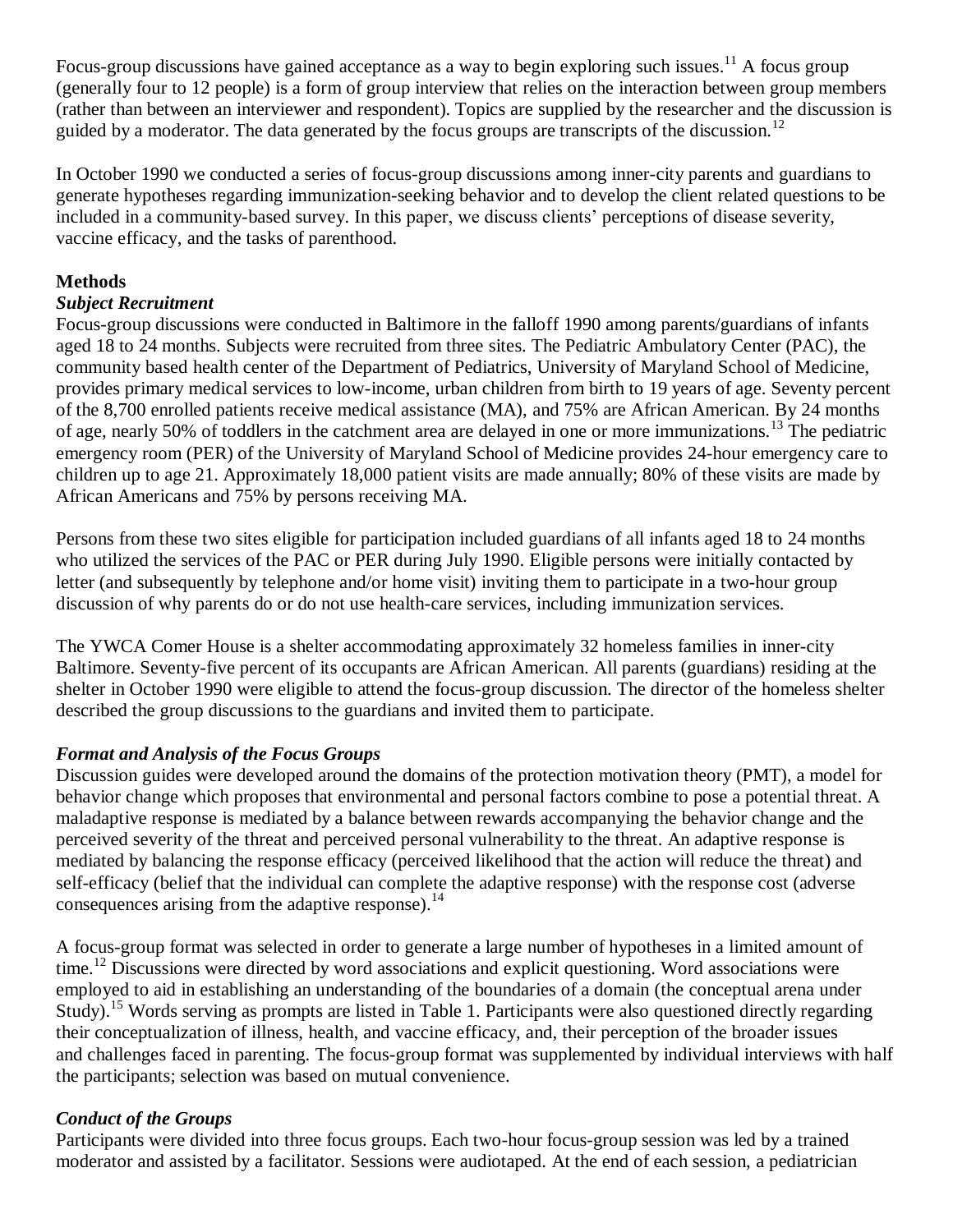answered medical questions. Refreshments were served, and each participant was reimbursed \$10 for travel expenses. Child care was provided.

The study was approved by the University of Maryland Institutional Review Board. Informed, written consent was obtained from all participants.

# *Analysis*

Transcriptions of the audiotapes were read independently by three pediatricians and two anthropologists, who prepared summary sheets of key findings. These findings, reported below, were used in the development of a questionnaire currently being used in a community-based survey of immunization behaviors.

# **Results**

# *General*

Forty parents participated in the focus-group discussions. Investigators were able to contact 54 guardians (53%) of the 101 toddlers aged 18 to 24 months who were seen in the PAC and 10 guardians (48%) of the 21 non-PAC patients who were seen in the PER in July 1990. Reasons for failure to contact families included a wrong telephone number (four [7%]); disconnected phone (11 [19%]); moved, no forwarding address (eight [14%]); no answer to five or more phone calls (24 [41%]); parents no longer had custody (two [3%]); and other (nine [16%]). Thirty-one (57%) of the PAC and three (30%) of the PER families agreed to participate ; 25 (41 % ) and three (30%), respectively, actually participated. Of the approximately 32 guardians of children residing at the YWCA homeless shelter, 12 participated. Thirty-eight (95%) of the participants were African American.

Ages ranged from 19 to 32 years. A summary of the word associations from the three groups is displayed in Table 1. Selected associations are further explored in the text.

# *Conceptualization of Illness*

To assess how mothers conceptualized disease severity, we asked three questions: 1) "What is a healthy child?" 2) "How do you keep your child healthy?" 3) "How could you tell if your child were sick?" Word associations to the prompts "illness" and "health" supplemented responses.

A healthy child was described as a happy child, one who eats well. Factors contributing to keeping a child healthy included proper diet, bathing, semiannual dental checkups, sunshine, adequate sleep, proper dress, and "keeping their shots up to date." Nearly every mother reiterated the importance of a "good diet"; the importance of "letting the sun shine on his face" was mentioned by several mothers. By contrast, immunizations were mentioned only once. In the word associations with "health" as the prompt, immunizations were never mentioned, although other health-promoting factors were expressed.

In response to the question, "How could you tell if they were ill?" much of the conversation focused on fever. Mothers varied in their response to detection of a fever. Most comments reflected a sense of urgency: "If I just noticed a fever, I just jump up and take him"; "After the first day if her temperature didn"t go down, then I"d rush her straight to the emergency." In the word associations, "illness" evoked descriptions of the impact of illness on the parents "worry," "long nights," "running back and forth to the hospital"), the effect on the child "sad," "pain," "crying"), and a single reference to a clinical indicator of illness, "fever." Specific illnesses were not listed.

# *Conceptualization of Vaccine Efficacy*

We explored this issue through one direct question ("Do you think that baby shots work?") and through word associations with "shots," "immunizations," "needles," "clinics," "doctors," and "nurses." There was a wide range of perceived efficacy of vaccines, with some guardians believing they were protective but others citing examples of children who had been vaccinated and still became ill with the disease. The majority of the comments expressed qualified belief in their efficacy: "I believe that they work, but they don"t last long"; "The shots are supposed to last until the next shot, but in between that, the child might get measles"; and "But you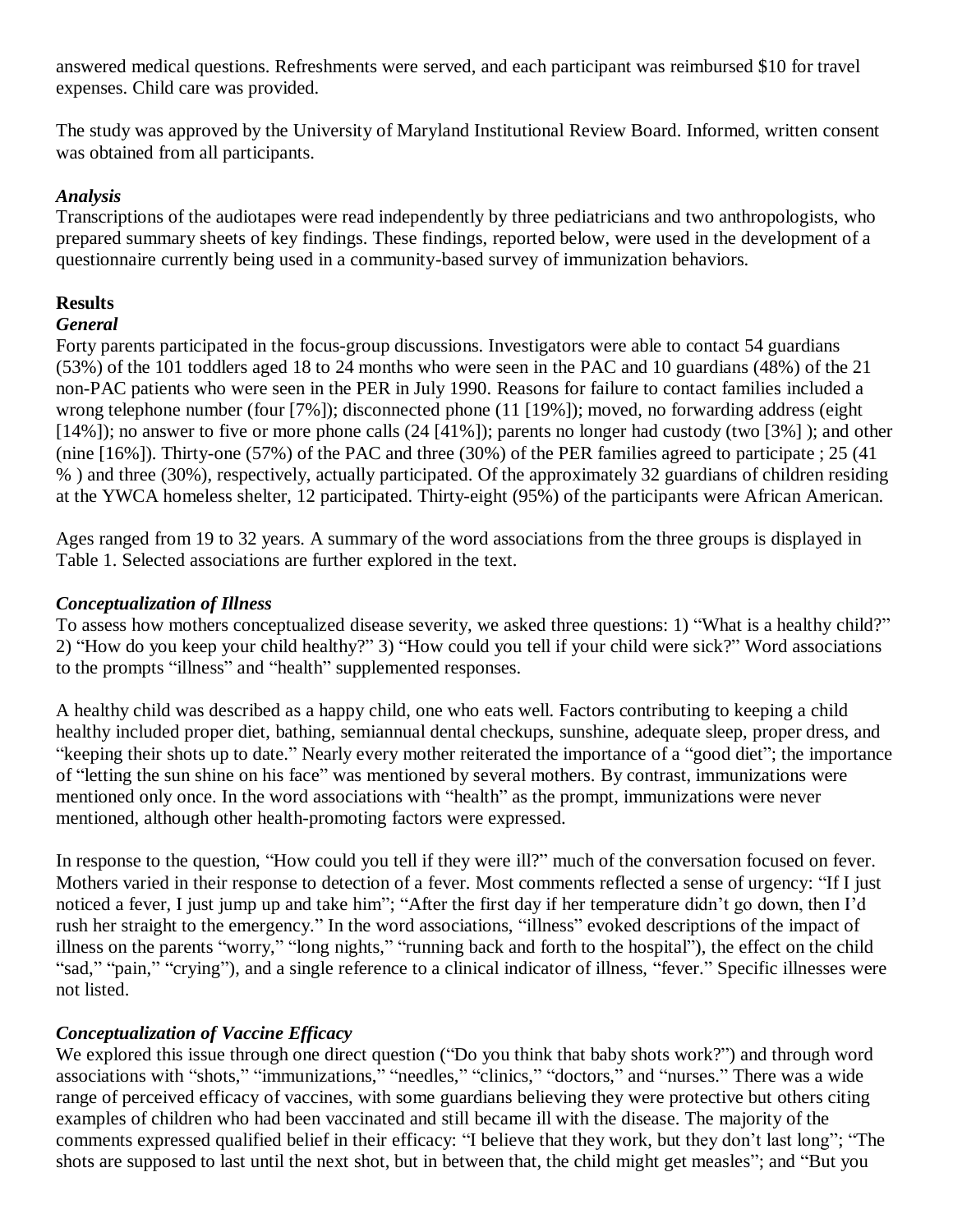know what I don't understand about the shots, after they givin' [sic] them the measles and rubella shot ... why [do] they still get the measles?" One mother noted that vaccines work unless the mother contracted the disease, in which case the child would as well. In the group discussions, several parents expressed skepticism about the efficacy of immunizations, based on the fact that children get chickenpox, a disease they thought immunizations should prevent. In the individual interviews, seven out of 20 parents spontaneously stated that vaccine immunizes children against chickenpox. Colds and the flu were also mentioned as vaccine-preventable diseases by several participants.

In the word associations, "shots" evoked substantially more discussion of the immediate sequelae than of the long-term outcomes. Six immediate (all negative) outcomes were noted ("pain," "fear," " "crying," "screaming," "up all night," " "fever"). "Fever" was noted by five respondents. Only two long-range outcomes (both positive) were noted ("helpful," "no worry"). However, even the woman who noted that they were "helpful" further observed: "Well, they are helpful, but sometimes they [give] your child a nice, long fever." The woman who responded "no worry" added by way of explanation "because they might not get the chickenpox." "Immunizations" evoked little discussion in any group. Additional insight into the ambivalence some mothers feel about vaccines was provided by one woman who, while speculating on why some parents did not seek immunizations for their children, suggested: "Maybe they don"t want their children to go through pain ... even though I brought him here to get his shots."

"Clinics" evoked discussion regarding long waits and frustration, although some positive attributes were mentioned. "Doctors" prompted a discussion indicating their importance ("can"t live without them," "help," "he"ll ease the mind") but concern regarding their competence ("It"s good to have a doctor"s opinion, but you want to be very choosy ... who you get for your baby. It's complicated."). The criteria for judging competence appeared to include correspondence of the doctor"s assessment of the gravity of the situation with that of the mother: "Well, when your child gets sick ... [doctors will] say 'OK, call ... first' ... but I'm ready to hail a cab and say, 'Take me there.' And then, when I get there, they say it's not what I think it is." "Nurses" evoked descriptions both of their role ("someone who helps the doctor," "utility infielder") and of their attributes ("patient," "considerate," etc.). There was no mention of doctors or nurses as health educators or of their role in preventive medicine.

## *Broader Concerns Regarding Child-Rearing*

Despite the fact the participants had been informed that the topic for discussion was immunizations, there was little mention of diseases for which immunizations are available and/or immunizations in a general discussion of parenting. As one parent summarized: "I think [illegal] drugs has [sic] really taken over. I know you"re here for immunizations, but drugs has [sic] taken over."

The discussion regarding parenting generally addressed the parent as 1) protector/provider and 2) teacher. As protector, a "good" mother was described as one that takes care of her child, buys for it, insures that the child has all the shots, takes the child to all doctors' appointments, registers him in school on time, makes sure he attends school, keeps him away from the bad crowd, attends church, gives him chores. The importance of assuring the physical safety of young children was stressed (i.e., stopping the child from chewing on a telephone wire or climbing stairs). "Bad" mothers were described as mothers who "play favorites" and "don't clothe the child, but they"ll clothe their man. And they"ll feed their man steaks, when their child gotta eat hot dogs." Discussion of disease prevention or treatment as a major concern was limited to one parent who expressed concern about recurrent otitis media in his child.

The parents in all three groups spontaneously discussed their role as teacher/role model. Parents discussed the importance of protecting their young children from "bad influences" at an early age. Several parents expressed a concern that providing daily necessities and protection was so time-consuming and energy-depleting (particularly for single parents) that there was little time for the more compelling role of parent-as-teacher. Medical concerns were raised in this part of the discussion but were confined to substance abuse and AIDS.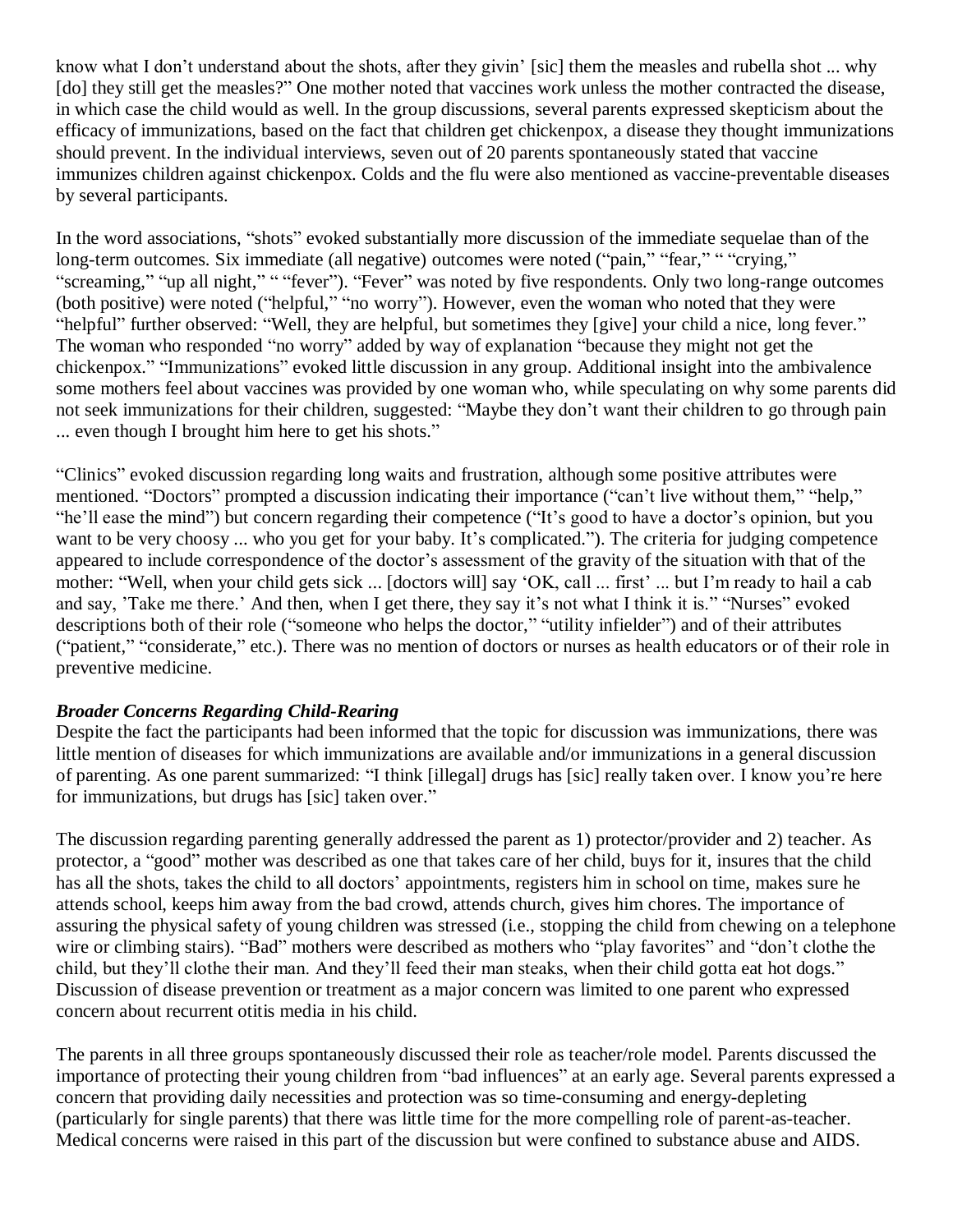## *Discussion*

The composite parental perception of immunization that can be drawn from these statements does not bode well for maximizing immunization rates. Recent publicity about measles outbreaks may have impacted more on perceptions of vaccine efficacy (or lack thereof) than on perceptions of vulnerability and severity. Perceptions of vaccine efficacy were variable, but, in general, vaccines appeared to be viewed as offering only partial protection. Several parents spontaneously cited chickenpox as an example of a disease for which immunization is available and the prevalence of chickenpox as proof that vaccines do not work. Doctors, nurses, and clinics were largely described in terms of their curative functions rather than their preventive and/or health education functions. Fever was overwhelmingly discussed as the cardinal feature of illness, and vaccines were discussed more as agents causing fever and other hallmarks of illness than as agents preventing these symptoms. Finally, in spite of participant awareness of the overall purpose of the group discussions, there was little indication that immunizations were viewed as important in either health promotion or illness prevention. While there was a general perception of vulnerability to vaccine-preventable diseases, other threats to children"s health, such as drugs, street violence, and "the wrong crowd," appeared to be perceived as a larger and more severe threat than diphtheria, whooping cough, polio, and measles. Consequently, among concerns relevant to child-rearing, immunizations did not emerge as a central issue.

We anticipated that the group discussion format would result in the elucidation of numerous issues related to immunization-seeking behaviors, many of which the investigators could not have predicted. While achieving this goal, the group-discussion format does not permit establishment of community norms, nor does it always provide expression of the full range of norms.<sup>12</sup> Therefore, it will be important to examine the hypotheses generated from this study through other methodologies, such as large community surveys using individually administered questionnaires. Accordingly, these findings were used to generate questions that have been incorporated into a broader questionnaire that is currently being used in a community based survey.

If validated by the survey, these findings have several implications for intervention strategies aimed at improving immunization-seeking behavior, thus increasing the number of immunizations. Educational strategies building upon local perception are more likely to be effective than strategies based on external perceptions.<sup>16</sup> As such, information on vaccine efficacy might best capitalize on the low perception of vulnerability and severity by reminding people that vaccine preventable diseases have left the collective memory because vaccines work. Likewise, campaigns may build on the accurate recognition that vaccines may fail, emphasizing the importance of maintenance of the immunization schedules as a way to decrease this risk. The misperception that chickenpox is a vaccine-preventable disease must be corrected in order to increase perception of vaccine efficacy. Strategies underscoring the "parent-as-protector" role may be effective in motivating inner-city parents to ensure maintenance of the immunization schedule. Perceived "costs" of immunization might be decreased by emphasizing for parents that the side effects they see following immunization (i.e., fever, crankiness) do not indicate illness but rather that the immunization is working.

Finally, as health-care providers, we must recognize the competing priorities and concerns in the lives of young, often single, inner-city parents.<sup>17, 18</sup> They may not, quite understandably, view strict adherence to an immunization schedule as a high priority. Therefore, it will be essential for the health-care system to ensure that immunizations are easily accessible and frequently offered, even at sick visits.<sup>10,19</sup>

## **Acknowledgments:**

\We wish to thank Tony-Larry Whitehead, Ph.D., for lending direction to the conduct of this study and Linda Kaljee, Ayeshia Gilliam, Ph.D., and Jacqueline Gaines, P.N.P, for their help in conducting the discussions. We also thank Bernard Guyer, M.D., M.P.H., principal investigator of the study, and other team investigators, including Elizabeth Holt, Ph.D., and Joan Cwi.